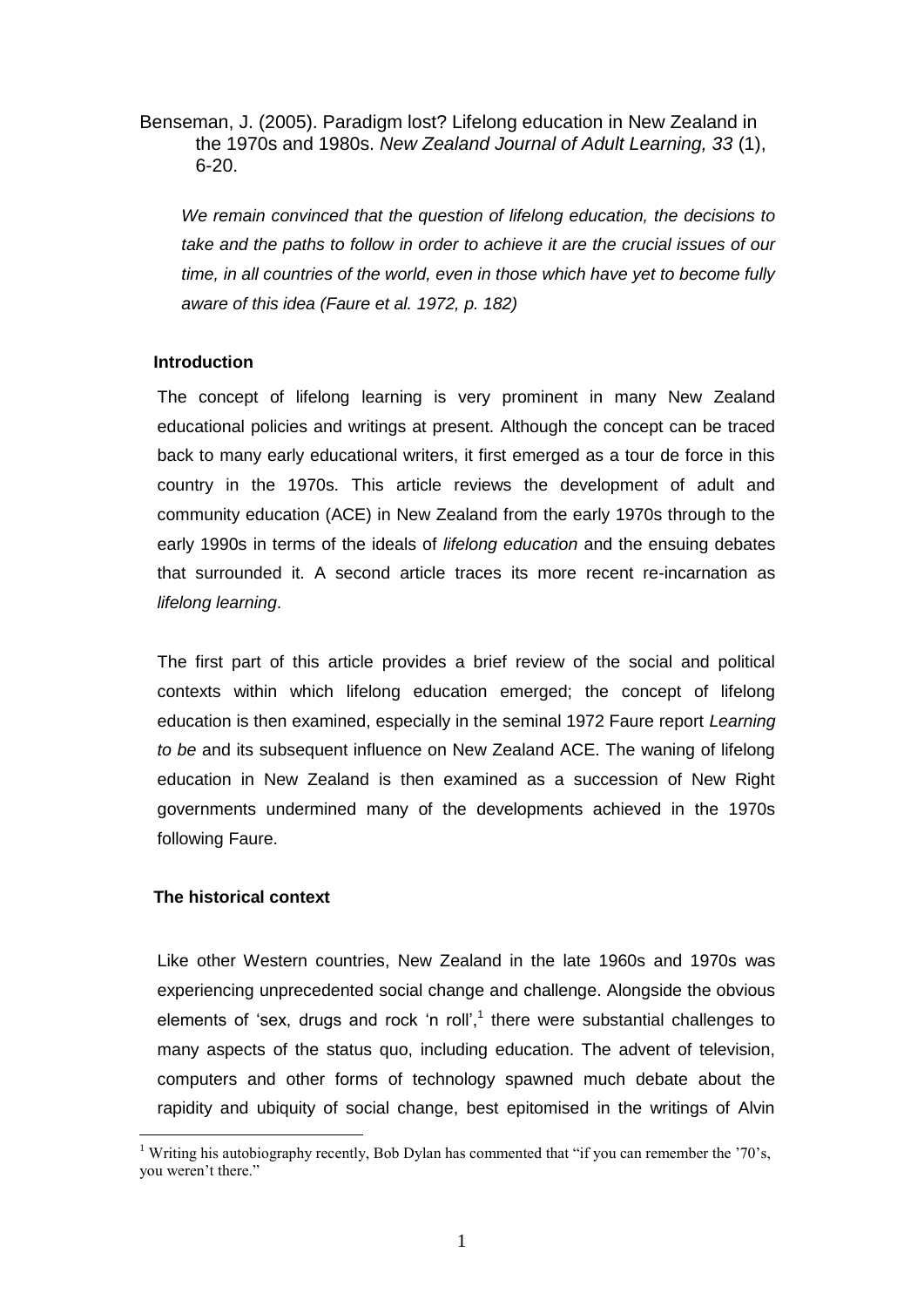Toffler's *Future shock (1970)*. Russia beating America to put a 'man [sic] into space' for example, had considerable downstream effects on American schooling (and subsequently countries like New Zealand), particularly in the teaching of science and maths. Schools were under threat in other ways also. Newly independent African countries such as Tanzania seriously debated whether investing in universal primary education could deliver the impact as quickly or as effectively as adult education (Mulenga, 2001).

In the West, there was increasing criticism of education based on mounting volumes of research amid a political environment that questioned many aspects of convention. Concern for social equity and the new world of technology that was emerging also severely challenged the prominence and performance of schools generally. This period was rich in educational writings that challenged basic educational assumptions. Works such as Everett Reimer's *School is dead (1971)*, Paul Goodman's *Compulsory mis-education (1964)*, John Holt's *Instead of education* (1977) and Ivan Ilich's *De-schooling society* (1971) and *After deschooling what?* (1973) sold in large numbers and were seriously debated in educational courses, albeit somewhat ironically in mainstream tertiary institutions, which most of these writers criticised savagely. Illich<sup>2</sup> for example argued for deschooling because of what he saw as schools' innate inability to overcome social inequalities, their stifling of creativity and their killing of the joy of learning in most pupils.

> Many students, especially those who are poor, intuitively know what the schools do for them. They school them to confuse process and substance. Once these become blurred, a new logic is assumed: the more treatment there is, the better are the results; or, escalation leads to success. The 'pupil' is thereby 'schooled' to confuse teaching with learning, grade advancement with education, a diploma with competence, and fluency with the ability to say something new. His imagination is 'schooled' to accept service in place of value (1971, p. 9).

Other writers such as Jonathon Kozol (1980) and programmes like those of the Highlander Center in the United States (Glen, 1996) were also ringing alarm bells about poor literacy skills among adults. They challenged the myth of 100%

<u>.</u>

 $2$  Illich visited New Zealand in the late 1970s attracting large audiences to his public lectures.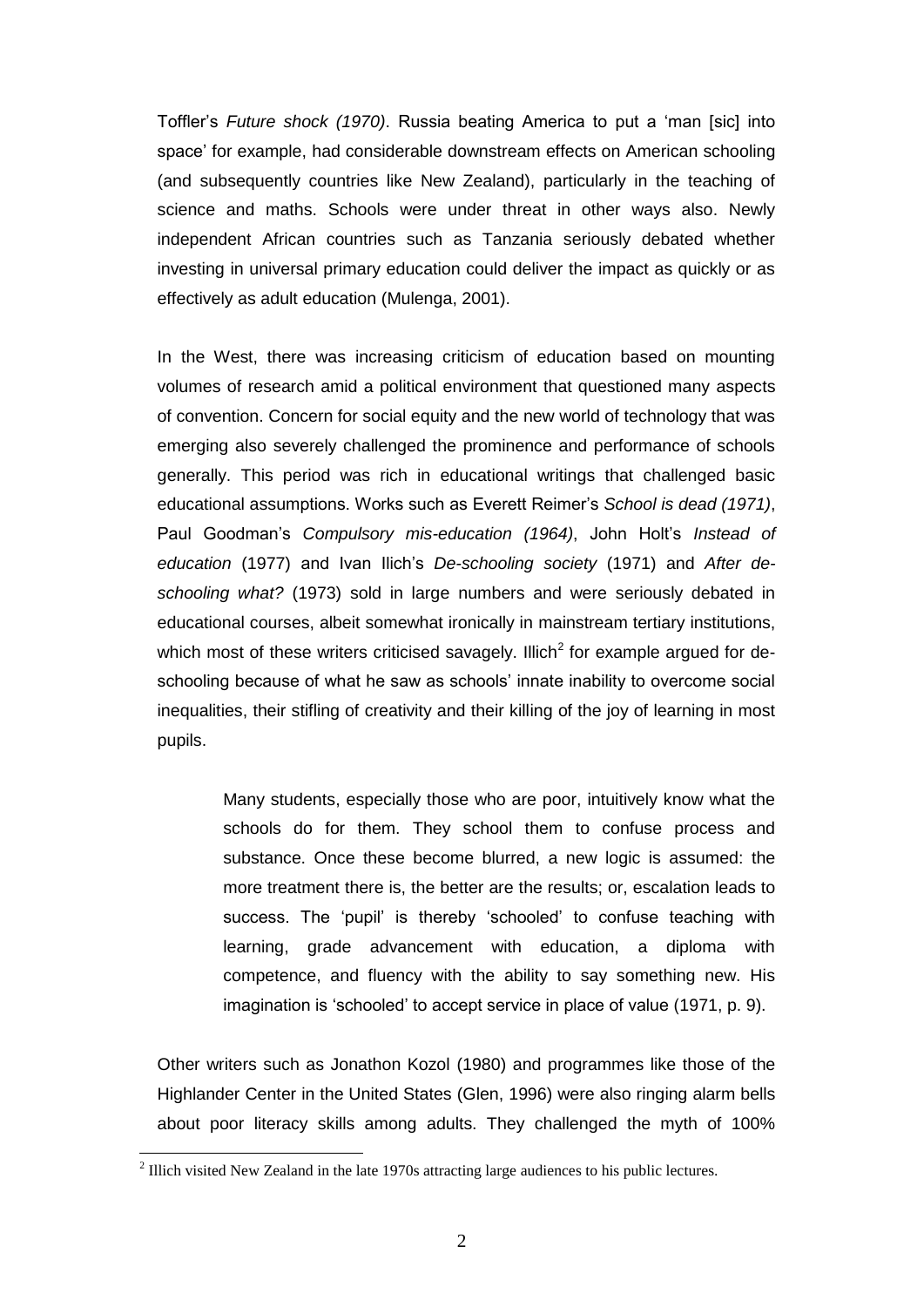literacy rates in Western countries for the first time, and again, pointed to the failings of schools.

Alongside these critiques of schooling, a growing number of writers posited various forms of adult education as more effective alternatives, such as Illich (1971) who advocated the development of learning webs (known in New Zealand as learning exchanges) where people of all ages could freely pursue educational interests of their own choice rather than within the narrow prescriptions of compulsory curricula. Such programmes, he argued, would be more egalitarian and also keep people's spirit of learning and creativity alive. Paulo Freire (1971) not only provided a theoretical framework for analysing all forms of education, but also put forward radical alternatives to conventional schooling. His ideas fired the imaginations of many social revolutionaries of the time, as epitomised by the international cadres of literacy workers (including New Zealanders) who helped in the national campaigns of Third World countries such as Cuba and Nicaragua and inspired the growing adult literacy programmes in Western countries such as New Zealand.

A few academic writers were writing about the concept of a *learning society*, but their works were either heavily oriented towards schools or made little impact in New Zealand (Husen, 1974; Hutchins, 1968). The key piece of writing that did achieve considerable impact however came from UNESCO – what Wain has termed a "canonical text" (Wain, 2001, p. 184).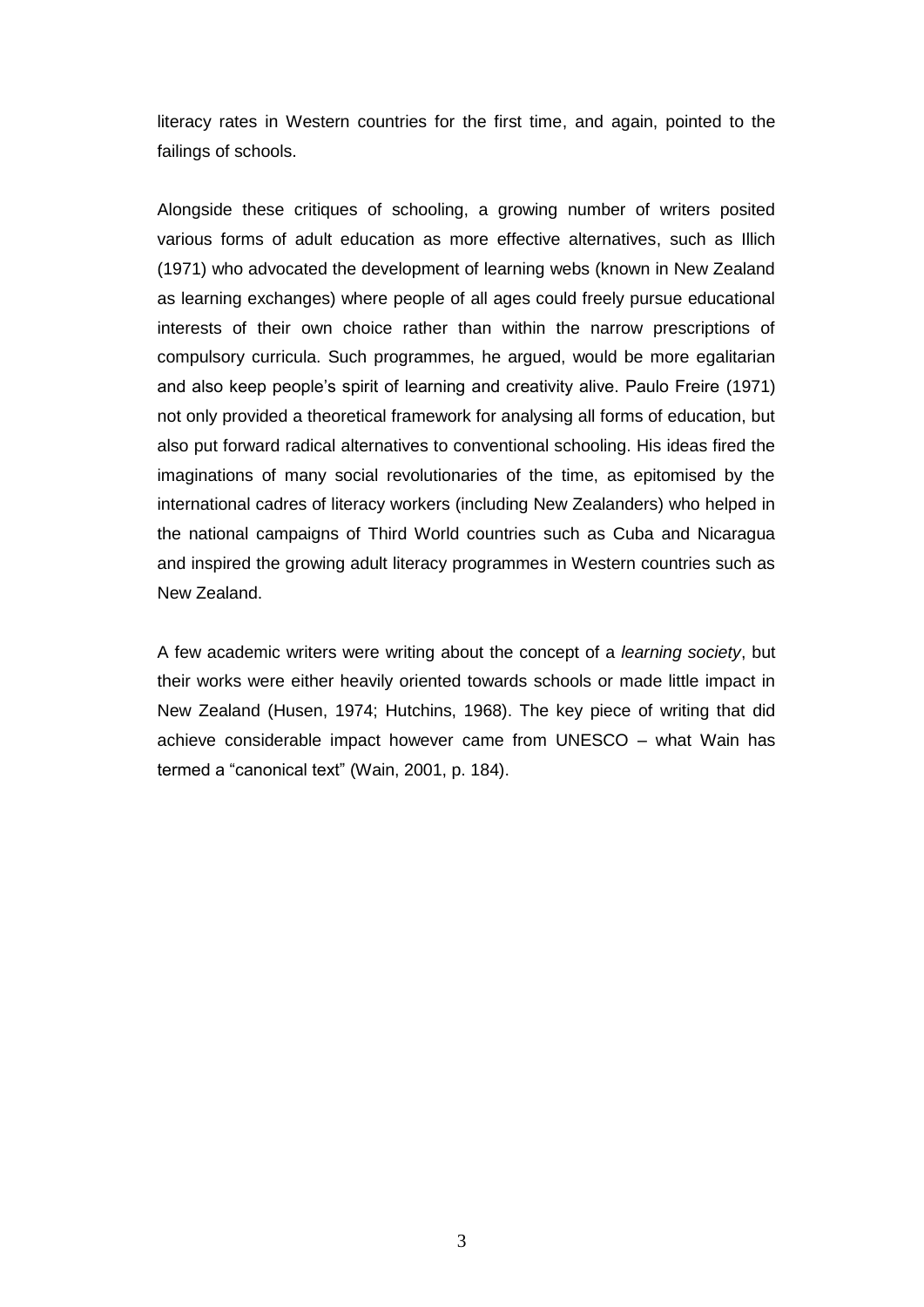# **The Faure Report and UNESCO**

It was in this environment of social change and challenge to long-held assumptions about how education should be organised in society that the concept of lifelong education<sup>3</sup> emerged, under the auspices of UNESCO. Debates among educational specialists about possible roles and models of education culminated in the report *Learning to be* by an international committee chaired by the former French Prime Minister and Minister of Education, Edgar Faure (1972). UNESCO adopted the report as its 'master concept' for educational development. The report was a far-ranging document and covered:

- historical patterns and contemporary trends in education and social developments throughout the world
- speculations about the future possibilities mainly based on research findings  $\bullet$ on science, technology and psychology, arriving at the goals of what it called scientific humanism, creativity, social commitment and 'the complete man'  $[sic]^4$
- its strategies for achieving what it called a *learning society*.

### *The report's goals*

1

The report chose the term *scientific humanism* to describe its overall goals - "The search of a new educational order is based on scientific and technological training, one of the essential components of scientific humanism" (Faure 1972, p. 146), although they are careful to identify it as,

> … real humanism, in the sense that (it) rejects any preconceived, subjective or abstract idea of man. The kind of person it concerns is a concrete being, set in a historical context, in a set period. He depends on objective knowledge, but that which is essentially and resolutely directed toward action and primarily in the service of man himself (ibid.).

<sup>&</sup>lt;sup>3</sup> The report also refers to *lifelong learning*, but more in the sense of a verb (what happens in lifelong education). In the second generation lifelong education has disappeared and lifelong learning is used predominantly as a noun.

<sup>&</sup>lt;sup>4</sup> The report is a product of its time, with sexist language used throughout.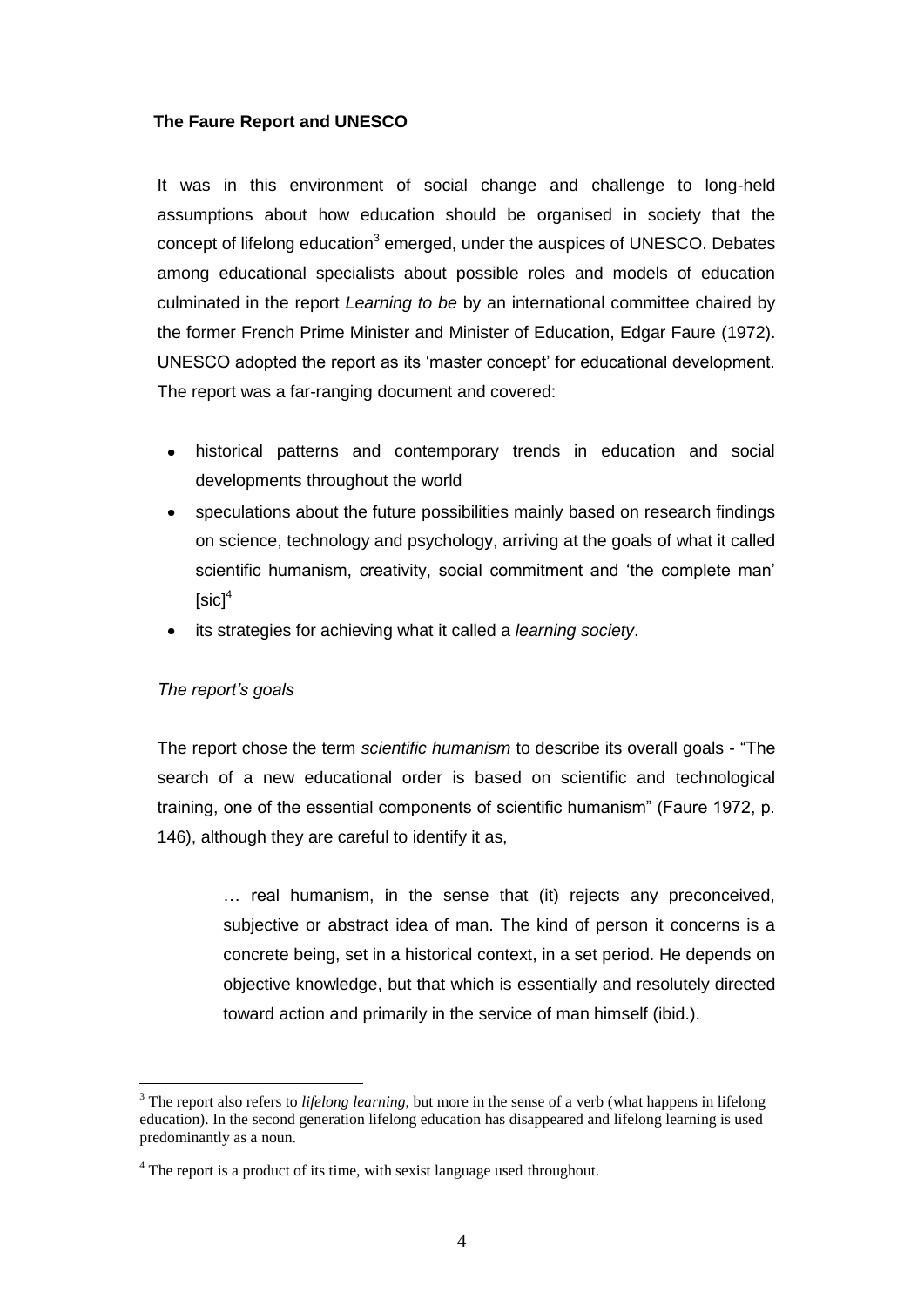The report stresses the importance of science and technology for coping in an environment where, "the content of a man's universe has changed. Whether he likes it or not, the individual is precipitated into a world steeped in science." (op. cit., p. 147). The report also stresses equal need for creativity and social commitment (including 'the practice of democracy', social participation and international co-operation) which all leads, as it euphorically declares, to the creation of "a new man for a new world!" This 'complete man' is "beginning to be able to control the processes of nature and take responsibility for them, thanks to his knowledge and mastery of scientific laws" (op. cit., p. 154). The report goes on to argue that while

> … man is the potential master of his fate… for this to become a reality, the conditions which make men the victims of violence and tyranny must be eliminated" (ibid.)

This is where education makes its other contribution to social progress. Lifelong education must address all aspects of the human condition, with no aspect being inherently superior to another.

> … the physical, intellectual, emotional and ethical integration of the individual into a complete man is a broad definition of the fundamental aim for education" (op. cit., p. 156).

The committee's ultimate vision, for a learning society, is outlined in the epilogue.

The very nature of the relationship between society and education is changing. A social configuration which accorded such a place to education and conferred such a status on it deserves a name of its own – the learning society. Its advent can only be conceived as a process of close interweaving between education and the social, political and economic fabric, which covers the family unit and civic life. It implies that every citizen should have the means of learning, training and cultivating himself freely available to him, under all circumstances, so that he will be in a fundamentally different position in relation to his own education (op. cit., p. 163).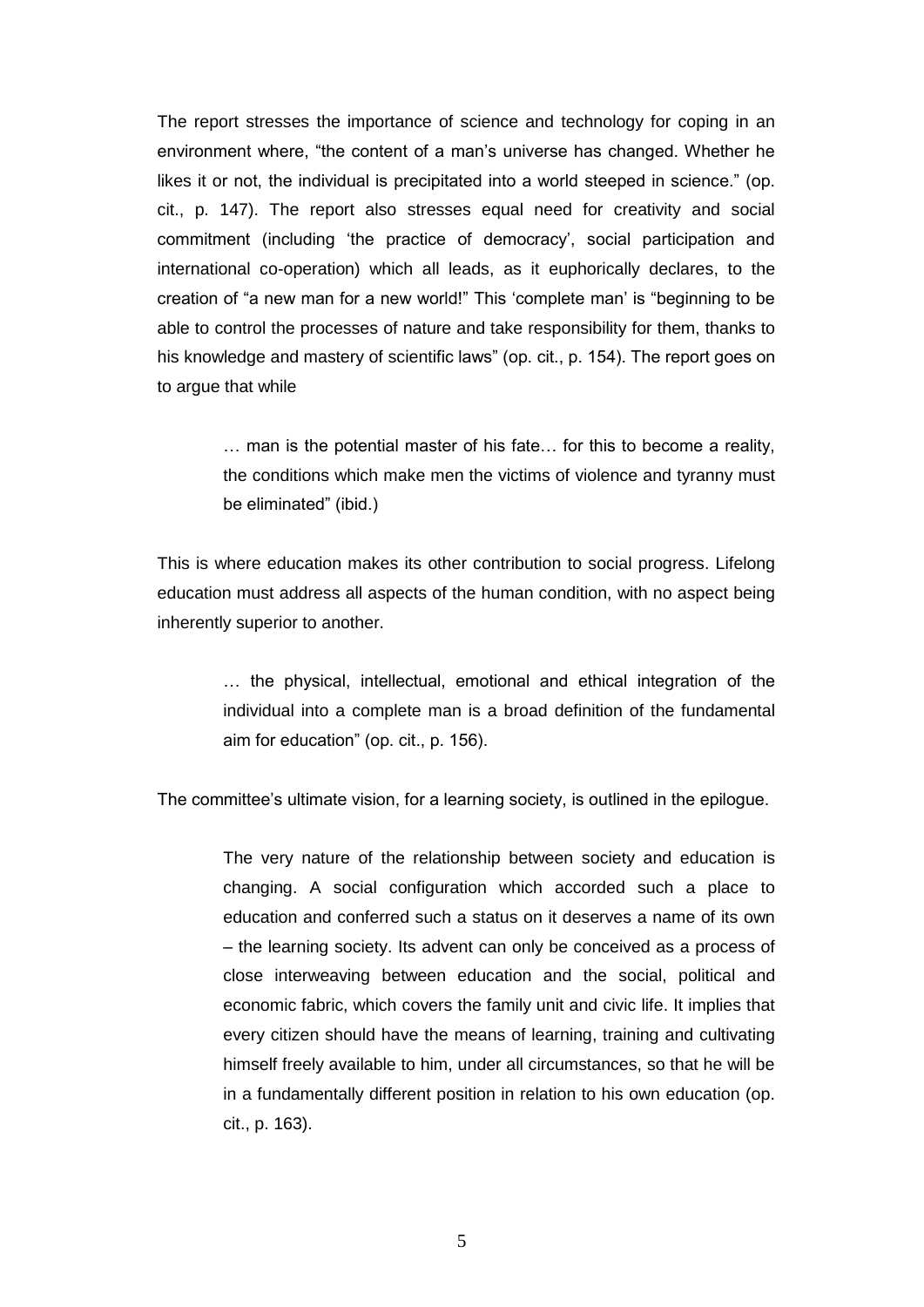This vision reflects other parts of the report, stressing how education needs to become integral in society until the school will be

> … less and less in a position to claim the education functions in society as its special prerogative. All sectors – public administration, industry, communications, transport – must take part in promoting education" (op. cit., p. 162).

Existing institutions will need to change dramatically to meet this new role and new organisations will also arise. Not only will education permeate all of society ("[it] will have many consequences"), it will be democratising and democratised in the process. All of this will involve what is referred to in the title as *Learning to be*, as opposed to a materialist drive simply to have.

# *Achieving the vision*

The report's vision of a learning society (op. cit., p. 160-165) contained the following elements:

- $\triangleright$  education should no longer be the privilege of the élite and confined to a particular age, it should reach out "to embrace the whole of society and the entire lifespan of the individual"
- $\triangleright$  traditional education has been too restricted and should embrace "the entire" human being in all his dimensions which are too vast and complex to be contained within the limits of any 'system', in the static, non-evolutional meaning of the word"
- teaching needs to change fundamentally; it should no longer be focused *on* the learner, but should proceed *from* the learner
- $\triangleright$  education should be the concern of all of society and not just educational institutions and teachers; new types of organisations will need to be developed
- $\triangleright$  schools still have an important role, but need to change to fit the new model
- $\triangleright$  moving towards such an ideal will inevitably meet with resistance, not least from traditional educationalists
- $\triangleright$  the vision is unashamedly of a utopian nature "if we wish to act resolutely and wisely, we must aim far"
- $\triangleright$  the vision is universally relevant.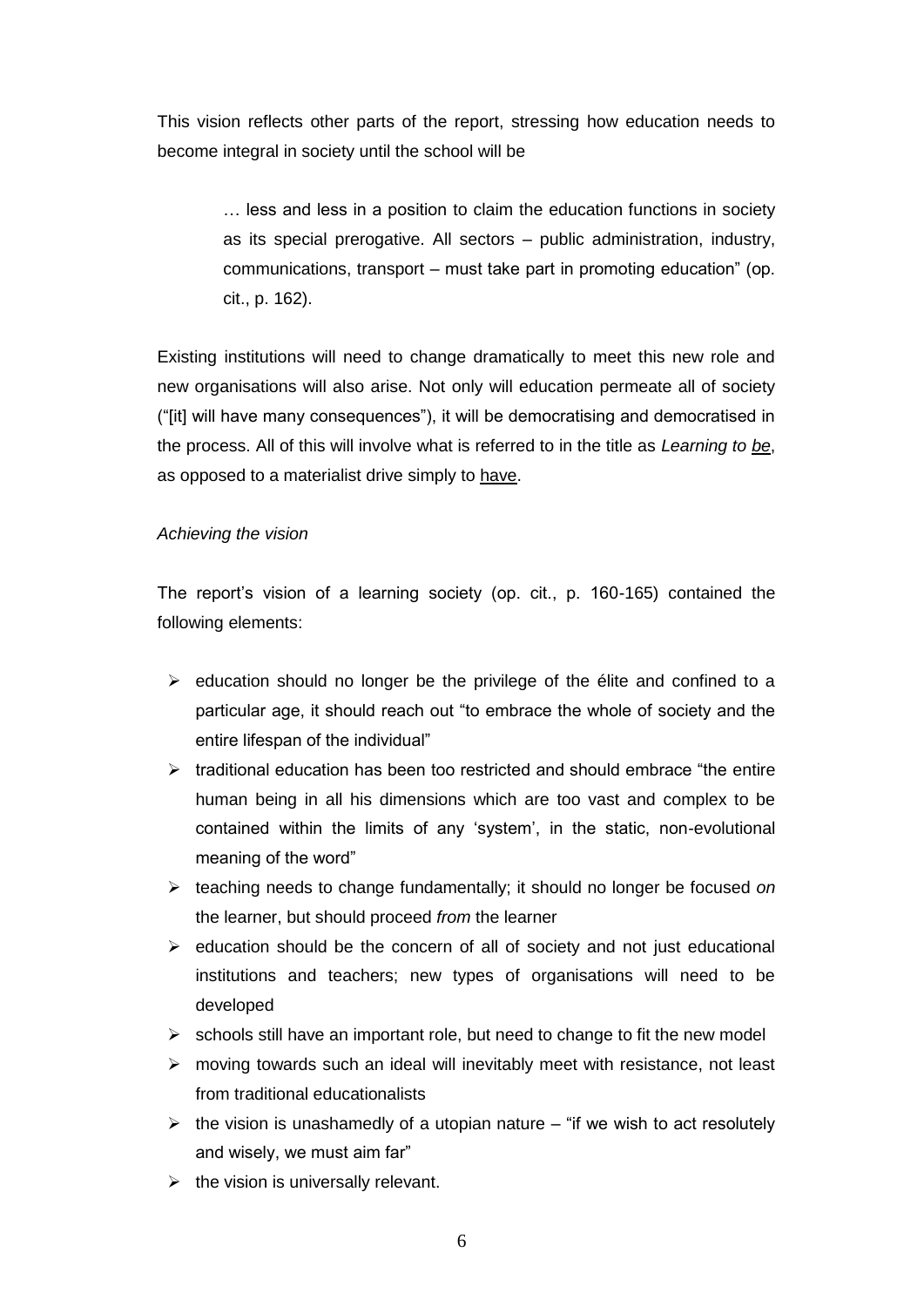While it is easy to become distracted by the details of the report at times, it is important to emphasise the core components of its proposals. These are summarised by Boshier's diagram (1997), who argues that the Faure Report was organised around four concepts:

# [INSERT DIAGRAM ONE ABOUT HERE]

- horizontal integration where education would be promoted in non-formal through to formal settings
- vertical integration involving people regardless of age
- democratisation of education systems and these would then culminate in the fourth concept,
- a learning society.

While the diagram doesn't incorporate the element of democratisation, it is useful for pointing out that how front-end educational models are dominated totally by quadrant four, whereas a system built round lifelong education would see greater recognition and a more equitable distribution of resources across all four quadrants (hence the expected opposition from traditional educationalists as resources are re-distributed). Boshier also points out that the diagram illustrates the ease with which any learner should be able to move back and forward between the different sectors of the education system.

### **Related terms**

While the Faure Report certainly brought the terms *lifelong education* and to a lesser extent, *learning society* and *lifelong learning* into prominence, the OECD promoted the concept of *recurrent education* and the Council of Europe referred to *éducation permanente*. Recurrent education was primarily concerned with interspersing periods of education with work over a person's lifespan and depended heavily on the availability of paid educational leave. While some writers saw it largely as a means of achieving lifelong learning (Council of Europe, 1973, p.7 quoted in (Tight, 1996, p. 39), most observers felt that recurrent education "carried a less humanistic and more pragmatic accentuation" (Rubenson, 1997, p. 4). Field (2000, p.6). says that it was "couched more in terms of human capital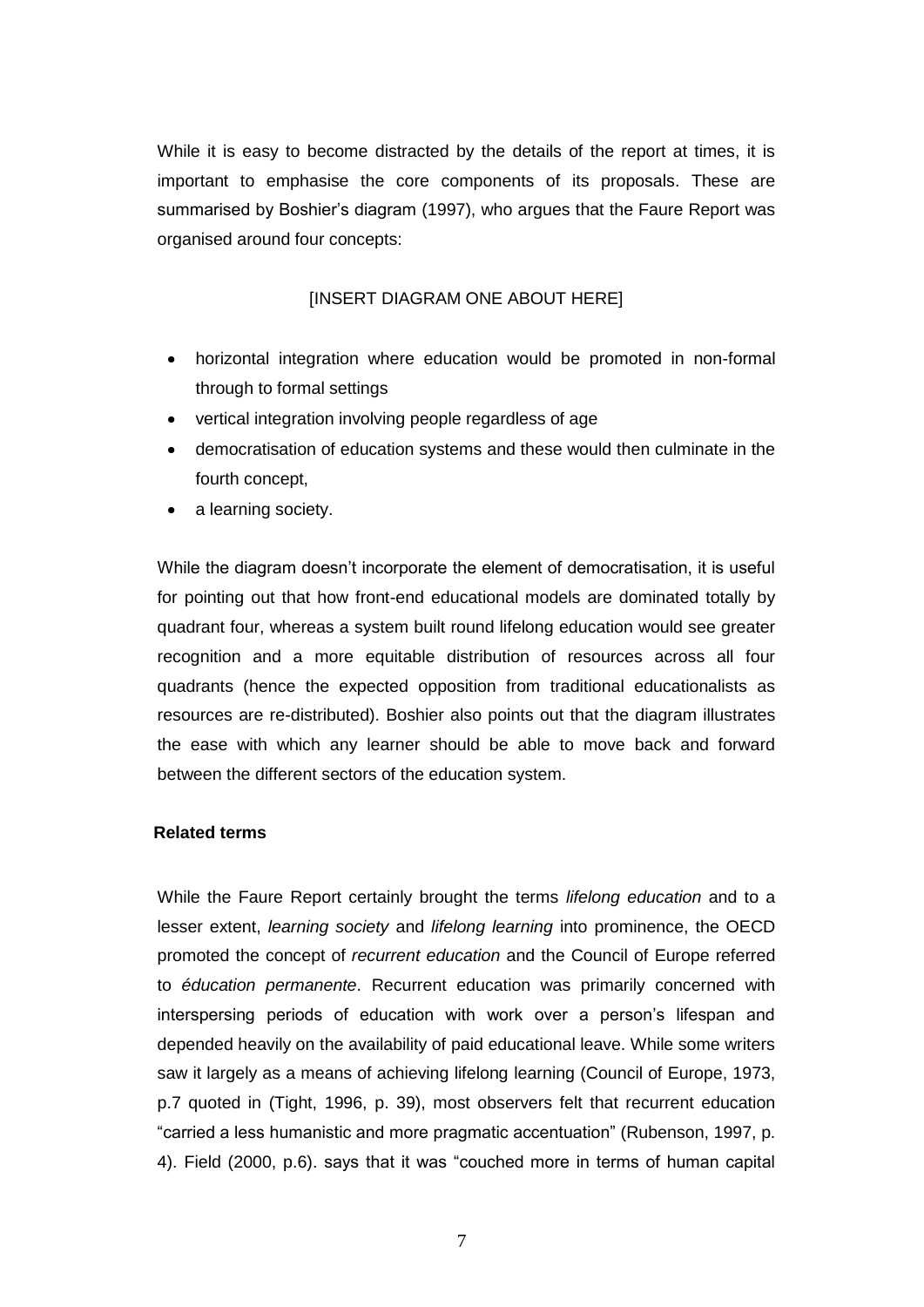thinking, albeit with a few dashes of radical humanism" This difference in emphasis is more in keeping with OECD's prime concern (at that time) with economic factors compared with the broader humanitarian concerns of UNESCO. Neither recurrent education nor éducation permanente ever gained any great currency in New Zealand; instead, the term *continuing education* was used in the 1974 Education Amendment Act.<sup>5</sup>

#### **Critiques of Faure**

While lifelong learning was seen by some observers as a complete paradigm shift away from the 'front-end' model of education (Wain, 1987), others were less optimistic about its potential (Deleon, 1978). Some even foresaw considerable danger in the increasing pressures, both subtle and invidious, for greater participation (Quie, 1972). The most prominent critic at the time however, was the American John Ohliger. He believed that the Faure Report was "just another example of international bureaucratise, although in places the book has a haunting quality strangely akin to a tale of unrequited love" (Ohliger, 1974, p. 52). Ohliger believed that lifelong education would push societies further along the path of extending the compulsory nature of schooling beyond the school gates. If education were so great (as argued by its advocates), then it was logical that citizens would increasingly be increasingly required to partake of it. And in doing so, inevitably the revolutionary power and the 'untainted' nature of adult education would be lost. He argued that working towards a system of lifelong education would not only delay the achievement of a more just world, but it would deprive social activists of their most potent weapon (adult education, especially in its social justice tradition). He reminded his readers of Ivan Illich's comment that "true adult education is more dangerous than training guerrillas" (ibid.).

## **Impact of Faure in New Zealand**

1

Conceptually, lifelong education gave the education of adults outside formal institutions an unprecedented prominence. Field (2000, p. 5) quotes Joachim Knoll's words, that *Learning to be* was a "broad and visionary manifesto" that

<sup>&</sup>lt;sup>5</sup> It is interesting to note that the Department of Education's Officer for Continuing Education wrote that they "toyed" with terms like 'further', 'recurrent' and 'adult' education (no mention of lifelong education), but decided to adopt the term 'continuing' to reflect the new direction (Paterson, 1984, p.104).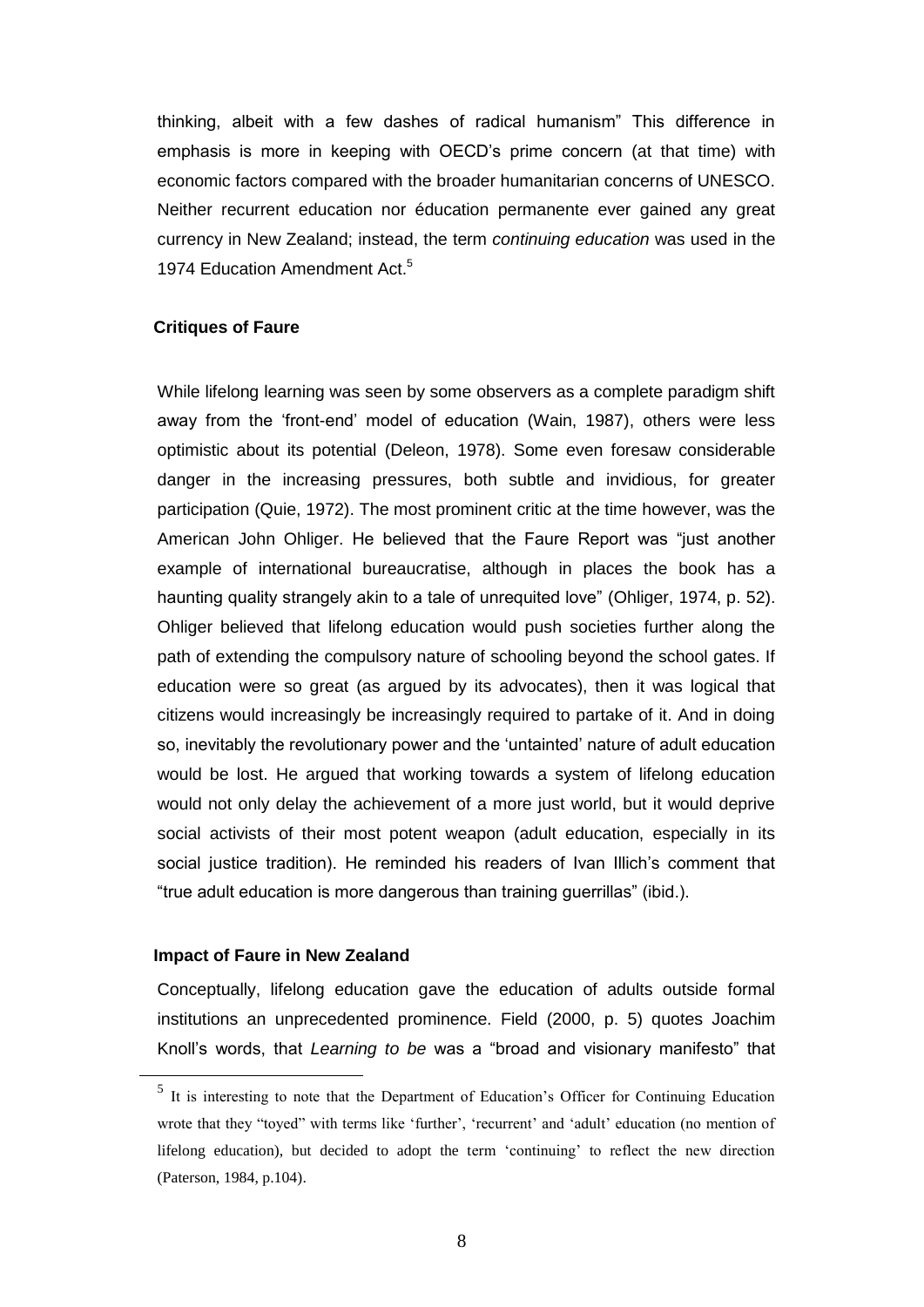started the debate about lifelong education and served to "initiate an optimistic phase of international educational policy and reform." At the very least, it was a

> … useful device for bringing together under a common heading a number of ideas and practices, which although possessing an inherent unity, would otherwise have continued to be treated as distinct from each other (Knapper & Cropley, 2000, p. 7).

In broad terms, most commentators would agree that lifelong education never reached the heights Faure's committee hoped for it, but it nonetheless helped change the status, funding and practices of ACE in many countries, including New Zealand.

It is not easy to measure the extent of influence that international bodies like UNESCO and the OECD exert on their members. $6$  While it is true that they do not determine policy in a direct sense, these organisations certainly appear to be significant influences on policy directions in member countries. This influence occurs not only because countries become signatories to various documents, but because government representatives and officials meet periodically under the aegis of these bodies and maintain strong informal links. A prime example of this has been the on-going influence of the OECD on adult literacy over recent years. These points notwithstanding, countries are able to ignore educational reports as freely as they ignore resolutions from these bodies concerning other spheres of social policy.

The release of the Faure Report coincided with the election of the fourth Labour government (1972 – 1975) in New Zealand under Norm Kirk. This government had a strong agenda of change and the Minister of Education Phil Amos undertook considerable reforms, including many in ACE, during his three brief years in office. Probably the most notable of these developments was the opening of the first community college in Hawkes Bay which was intended to incorporate ACE on an equal footing with vocational education and set out to achieve increased representation from groups traditionally under-represented in post-school education (Benseman, 1980). There were also numerous other

 $6$  UNESCO is a worldwide body, while the OECD has only 30 members and is often criticised as a 'rich man's club'.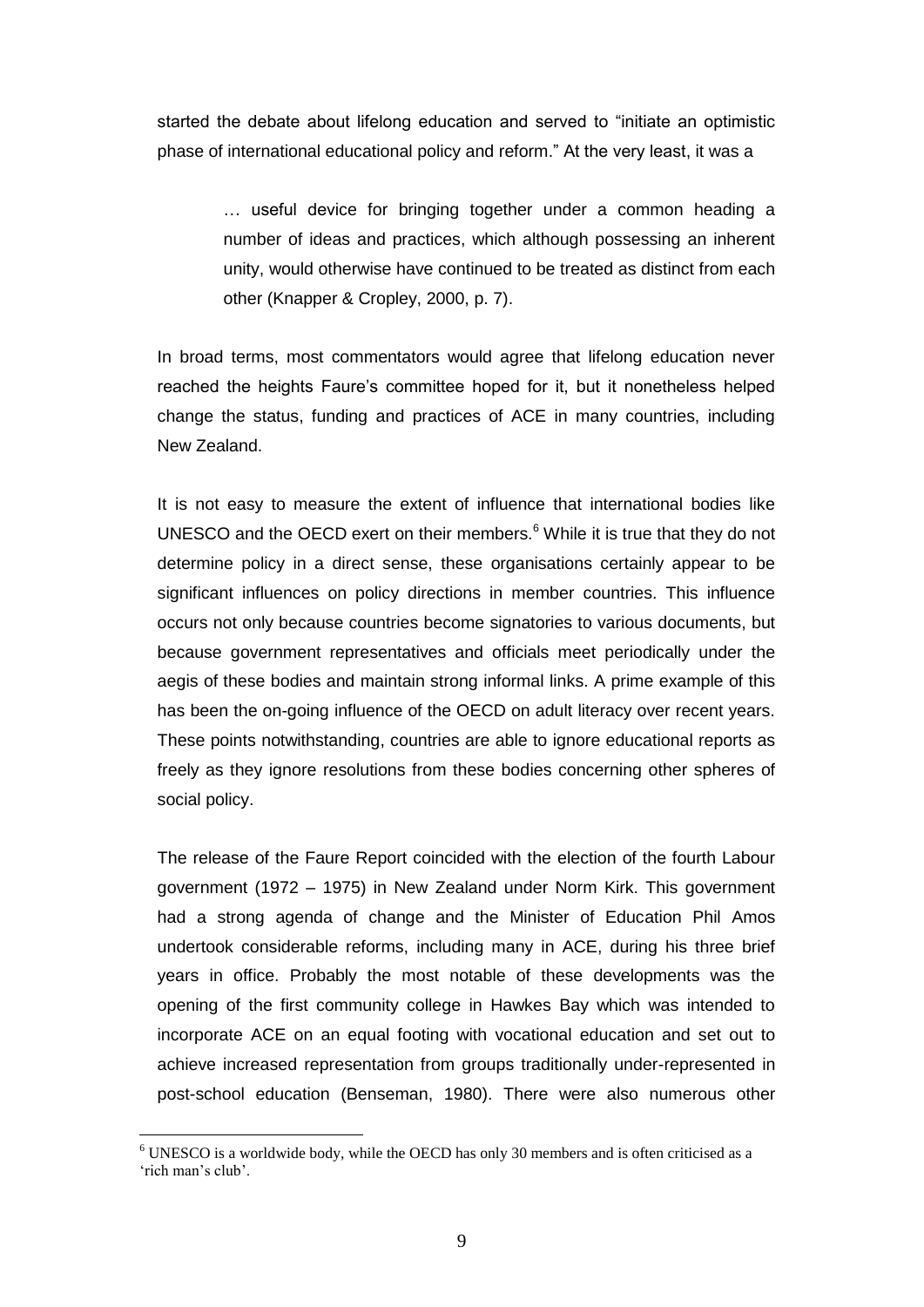incremental changes undertaken during this period which reflected the general tenor of what Faure et al. had signalled in their report and which were subsequently reiterated in the 1976 UNESCO conference on adult education in Nairobi (UNESCO, 1976).

Boshier (1997, p. 10) argues that, "enormous energy was devoted to interpreting the Faure Report in New Zealand." The most public evidence of this was in the 1974 Educational Development Conference organised by the New Zealand UNESCO Commission and the National Council of Adult Education for public consultation about future directions for New Zealand education. The conference was run in communities throughout the country, involved over 60,000 people and attracted 8,000 submissions (Haines, 1974). The conference's final report included chapters on 'Laying the foundations for lifelong learning', 'An open system of continuing education' and 'Serving the learning community'.

In 1972 the National Commission for UNESCO had published a report to "examine the concept of lifelong education and what its implications are for New Zealand" (Simmonds, 1972, p. 7). A six-person committee drawn mainly from mainstream providers or organisations and with a notable absence of representatives from ACE or non-formal groups wrote the report. Their report covered a wide range of implications, from pre-school to voluntary organisations and contained some interesting insights into the sorts of issues that would need to change if New Zealand were to become a learning society.

Most of the report's recommendations (ibid, p. 9-10) were actioned. The most significant one not to be actioned was the setting up of a Committee of Inquiry to follow through on the report's recommendations, but Dakin (1988, p. 69) argued that subsequent events overtook the need for this committee. The recommendations actioned included:

- $\triangleright$  the appointment of an 'Officer for Continuing Education' (Denny Garrett) at a senior level in the Department of Education
- $\triangleright$  pilot community education programmes in secondary schools
- $\triangleright$  changing of regulations and facilities to allow adults to attend secondary schools $<sup>7</sup>$ </sup>

 $<sup>7</sup>$  The impact of these changes has been researched by Cocklin (1992).</sup>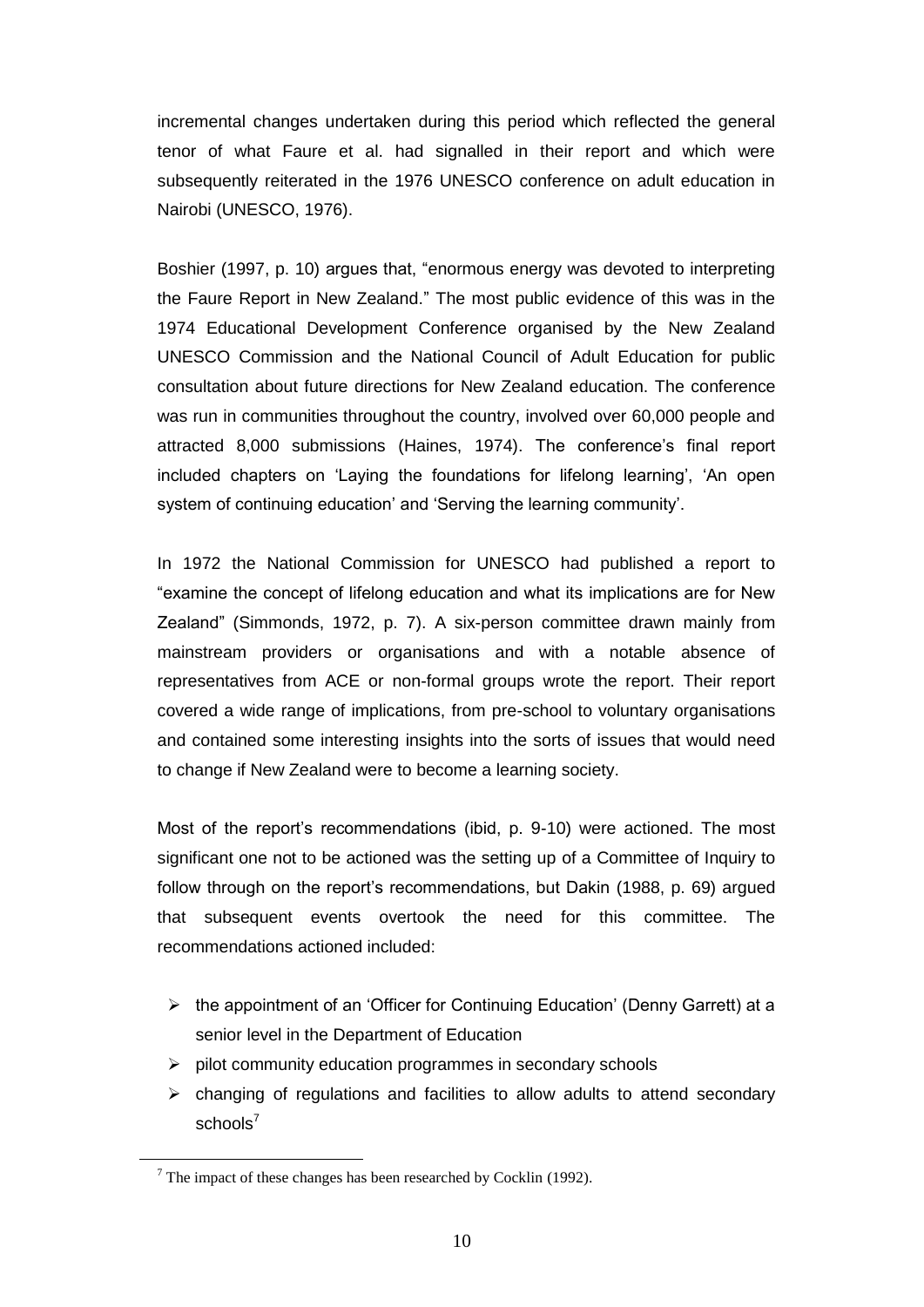- $\triangleright$  establishing specialist adult education qualifications
- $\triangleright$  the appointment of adult education specialists in university extension departments
- $\triangleright$  establishing an educational role within the New Zealand Broadcasting Corporation.

Boshier (1997, p. 11) summed up this period - "the impetus for all these events was quite utopian and infused with a feeling of possibility". Boshier himself has been the most enthusiastic supporter and promoter of the Faure Report and its potential for transforming New Zealand education (1997;1998; Boshier & Benseman, 2000). This sense of optimism was reflected throughout the book he edited at the end of the 1970s, entitled appropriately, *Towards a learning society (1980).* <sup>8</sup> The book contains a discussion by Boshier on the nature of a learning society, including the importance of changing all aspects of educational provision, but the content of the book is largely limited to the implications for ACE. The irony is that the book with its optimistic tone was published at a time when the downstream effects of *Learning to be* were probably at a peak and beginning to decline. The lifelong education vision was disappearing off educational and political agendas and the more enlightened examples of it in practice were being abandoned or curtailed (such as the decline in government support for the two innovative community education programmes in Masterton and Nelson).

Although Boshier himself had left New Zealand by then for an academic career in Canada and the momentum around lifelong education had begun to stall, the book can be seen as symbolising the optimism that emerged during the 1970s.

> This book is about New Zealand adult education in transition…. New Zealand adult education is moving from a system which in the days of the infant colony was largely fulfilling remedial functions, to a future where continuing education will be a major (perhaps the most crucial) component of a lifelong education system (op. cit., p. 7).

<sup>&</sup>lt;sup>8</sup> It is probably this book that accounts for New Zealand's inclusion in many writers' lists of countries that could be classified as learning societies – see (Tight, 1996).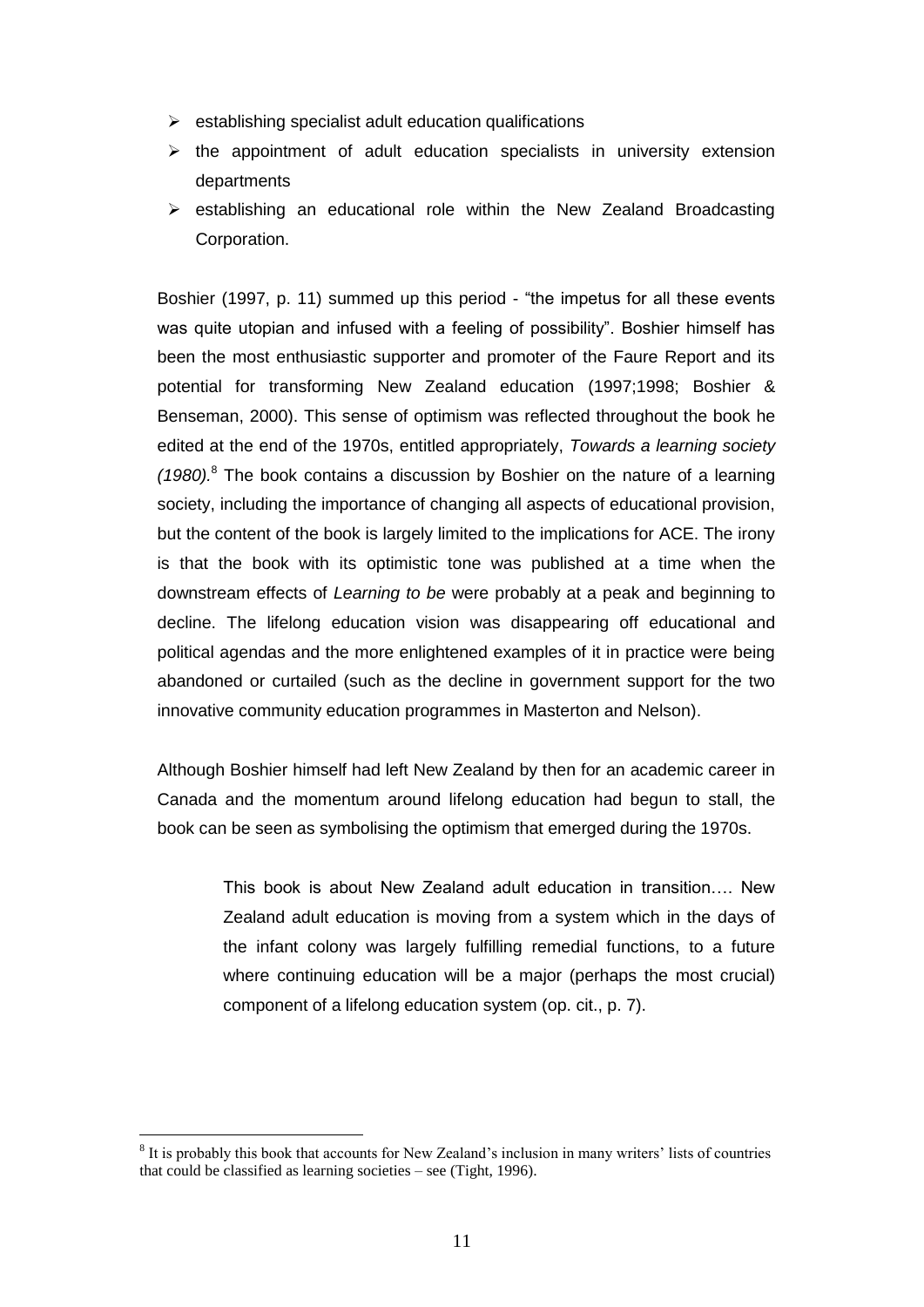#### **The vision fades – lifelong education in the 1980s, early 1990s**

Lifelong education was promoted and debated extensively through the 1970s and into the 1980s in many countries, although its implementation varied considerably from country to country. Reviewing the impact worldwide, Deleon (1996, p. 3) concluded that "the results achieved in different branches of education are far from satisfactory." From the early 1980s through to the early 1990s, winds of political change blew through many Western countries, causing the vision of lifelong education to fade and be reduced to a narrow interpretation dominated by concerns of human capital.

The demise of lifelong education (and particularly ACE) in New Zealand began in the early 1980s, but reached its lowest point in the early 1990s. There has been considerable analysis of this period (Benseman, 1996; Boshier & Benseman, 2000; Findsen, 2001; Methven & Hansen, 1997; Tobias, 2000) that generally divide the demise of lifelong learning into three broad periods of government policy:

- 1. The National government under Robert Muldoon and his Education Minister Merv Wellington, from 1975 to 1984, especially the latter part of this time when there were cuts in funding for a few groups such as the WEA. These cuts were reasonably minor and appear to have been as a result of Wellington's personal idiosyncrasies. This government's attitude toward ACE is probably best described as 'polite disinterest'.
- 2. The period of 1984 to 1990 under the Labour government of David Lange and Education ministers Russell Marshall, Lange himself and Phil Goff. The first half of this period appeared to signal a resurgence of the lifelong education philosophy and the fortunes of ACE with it (especially with the appropriately named *Learning for life* (Department of Education, 1989) reports on all education and two reports on ACE - (Lifelong Learning Taskforce, 1985; Shallcrass, 1987) which followed. But these developments were again clearly in decline by the time that Labour had lost the next election in 1991, with the triumph of New Right ministers within Lange's caucus.
- 3. The third period occurred with the election of Jim Bolger's National government (and later Jenny Shipley) and Lockwood Smith as Education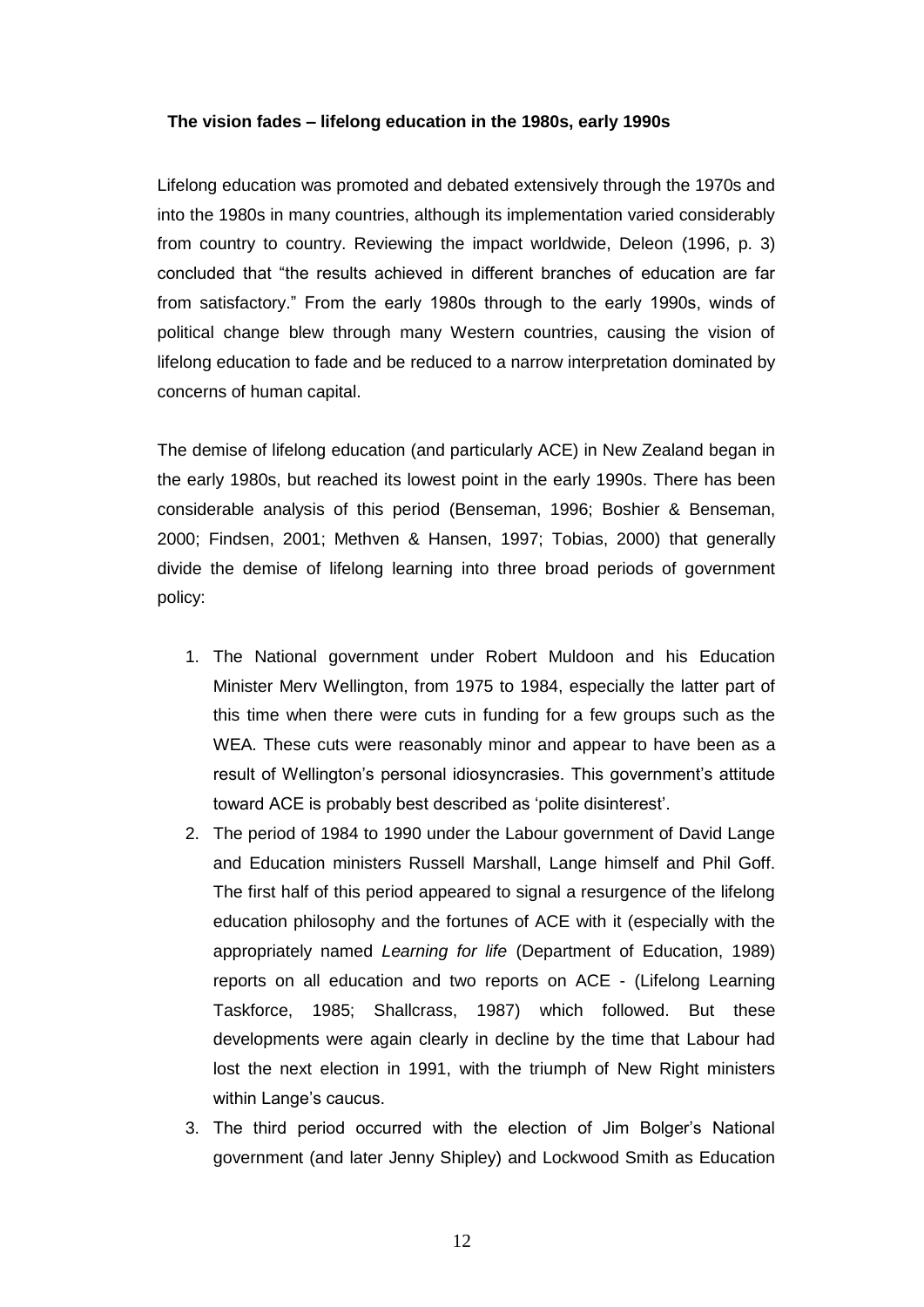Minister, which lasted most of the 1990s. New Right policies started under the Lange government were taken to new lengths by these governments (Kelsey, 1995).

Although each of these governments operated from quite different philosophical positions (traditional conservative, liberal democrat, New Right), their net effects on lifelong education were cumulative and significantly detrimental. Tertiary education expanded during this period, but became increasingly financially punitive under a 'user pays' funding regime and more focused on narrow vocational outcomes (Boshier & Benseman, 2000).

By any set of criteria, ACE went backwards during this period. In terms of policy, the sector once again became largely invisible. For example, the policy released by the National government in 1994 *Education in the 21st century* makes no mention of any form of ACE (Bradford, 1999). The only body charged with advising government on policy, the Community Learning Aotearoa New Zealand (CLANZ) had this function removed in the mid 1990s. ACE-specific positions in the Department of Education, and especially that held by Denny Garrett until his death, disappeared without trace. The key ACE national body (the National Council of Adult Education) was dis-established and replaced by a lesser-funded, and consequently less active, National Resource Centre. In terms of funding, many ACE providers ended the 1990s with lower levels of funding than 20 years ago (especially if inflation is factored in) and some like the WEA lost theirs completely (Harre-Hindmarsh, 1993). Providers such as the Rural Education Activities Programmes (REAP) have been under constant review and staff felt that they have had the 'Sword of Damocles' hanging over them most of the time. The only ACE area to expand at all during this period was adult literacy.

Probably the greatest effect on ACE however, was the one that is most difficult to measure in any objective way – morale. From being a sector that felt that it was moving from the fringe towards the centre of debate and policy in the 1970s, ACE has been in retreat for most of the past two decades. Constantly fighting for survival and being ignored by policy makers, the field lost many key personnel and most of the innovative edge it had developed following *Learning to be*. New programmes and initiatives largely fell by the wayside and programmes concentrated on mainstream concerns. The national organisation for the field, Adult and Community Education Aotearoa (ACEA), experienced a steady decline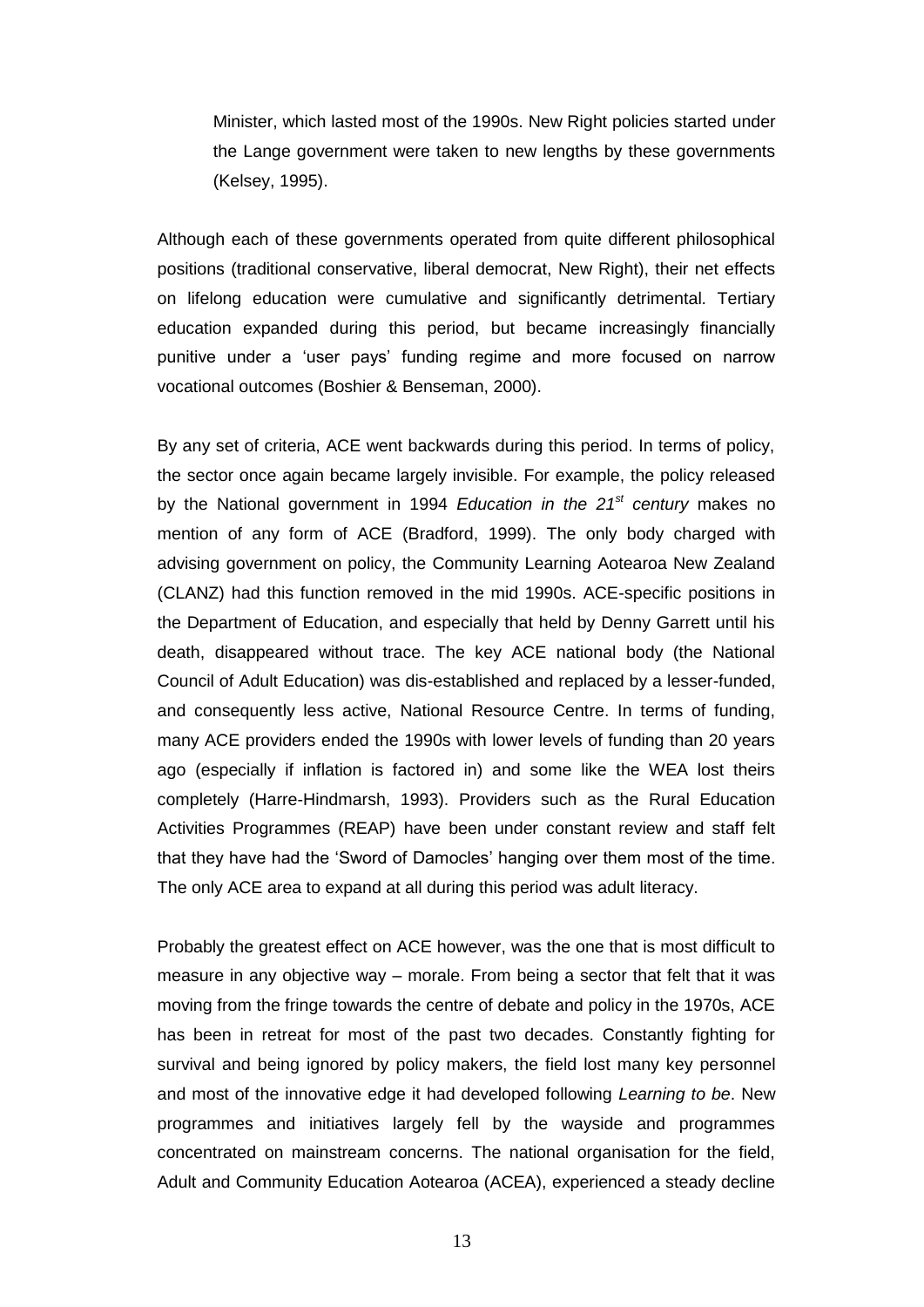in membership and activity to the point where its future existence was under serious threat.<sup>9</sup>

Any literature search using the terms *lifelong education* or *lifelong learning* covering this period in the Index New Zealand database produces a gamut of publications, but they are dominated by concerns of the workplace (including continuing professional education) as these terms came to be synonymous with the term vocational education. Lifelong education during this period was probably most closely identified with Skill New Zealand, the crown agency charged with responsibility for workplace education and unemployment programmes. Tobias (1990) has calculated that 39% or \$481m of the education budget in 1987-88 was devoted to labour market education (including \$369m to Access programmes for the unemployed), while ACE received \$19m or 2% of the budget over the same period.

It was, as Methven and Hansen argued, "half a revolution" at best (Methven & Hansen, 1997), where the promise and momentum of Faure were largely lost and the interpretation of lifelong education became narrow and limited largely to vocational training. *Learning to be* appeared to herald the dawn of a new era of education in many parts of the world. Its call to extend education beyond the narrow confines of childhood and exclusive ivory towers into all elements of daily life represented a significant change in the discourse of education. In countries like New Zealand, there were some clear examples of change flowing from this type of approach, but not as extensive as Faure and his colleagues had advocated. Schooling was shaken, but not changed in any fundamental way. ACE had a brief moment in the sun, but was then relegated back to the shadows from whence it had come.

The promise of *Learning to be* was dashed on the rocks of economic rationalism, over-reaching promises of change and institutional inertia, if not outright opposition. Lifelong education was relegated to a minimalist version of vocational training and became a minority player for most of the 1980s and early 1990s.

<sup>&</sup>lt;sup>9</sup> ACEA re-launched itself as Lifelong Learning Aotearoa New Zealand, built largely round new optimism following recent developments under the current Labour government.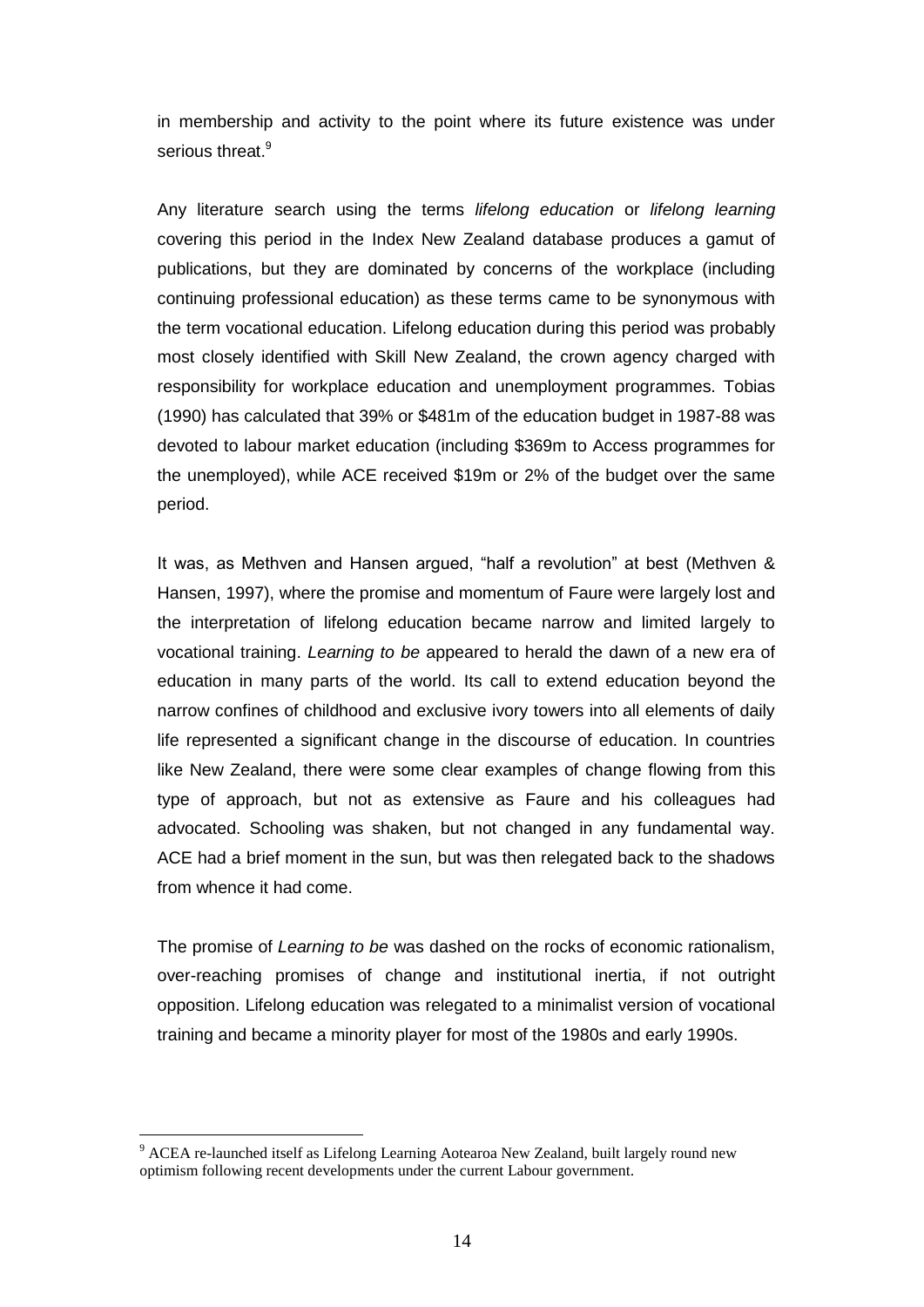#### **References**

- Benseman, J. (1980). The community college as an extension of educational provision. *Continuing Education in New Zealand, 12*(2), 20-34.
- Benseman, J. (1996). Thriving and surviving on the fringe: whither adult and community education in the 1990s? *Access, 15*(2), 1- 20.
- Boshier, R. (1980). *Towards a learning society : New Zealand adult education in transition*. Vancouver: Learningpress Ltd.
- Boshier, R. (1997, 4-6 July, 1997). *Edgar Faure after 25 years: down but not out.* Paper presented at the Lifelong learning: reality, rhetoric and public policy, University of Surrey, Guildford.
- Boshier, R. (1998). The Faure Report: down but not out. In P. Jarvis, J. Holford & C. Griffin (Eds.), *Lifelong learning in the learning society*. London: Kogan Page.
- Boshier, R., & Benseman, J. (2000). New Zealand: the impact of market forces in the quest for lifelong learning in New Zealand universities. In H. Schuetze & M. Slowey (Eds.), *Higher education and lifelong learners. International perspectives on change.* (pp. 217-234). London: Routledge Falmer.
- Bradford, M. (1999). *Bright futures. Making ideas work for New Zealand.* Wellington: Ministry of Commerce.
- Cocklin, B. (1992). Adult students at secondary school: recommendations for policy and practice. *Australian Journal of Adult and Community Education, 32*(2), 73-83.
- Dakin, J. C. (1988). *Focus for lifelong learning : the National Council of Adult Education, 1938-88*. Wellington [N.Z.]: New Zealand Council for Educational Research and National Council of Adult Education.
- Deleon, A. (1978). Adult education as a corrective to the failure of formal education. *Prospects, VIII*(2), 169-176.
- Deleon, A. (1996). 'Learning to be' in retrospect. *UNESCO Courier, April*, 12-17.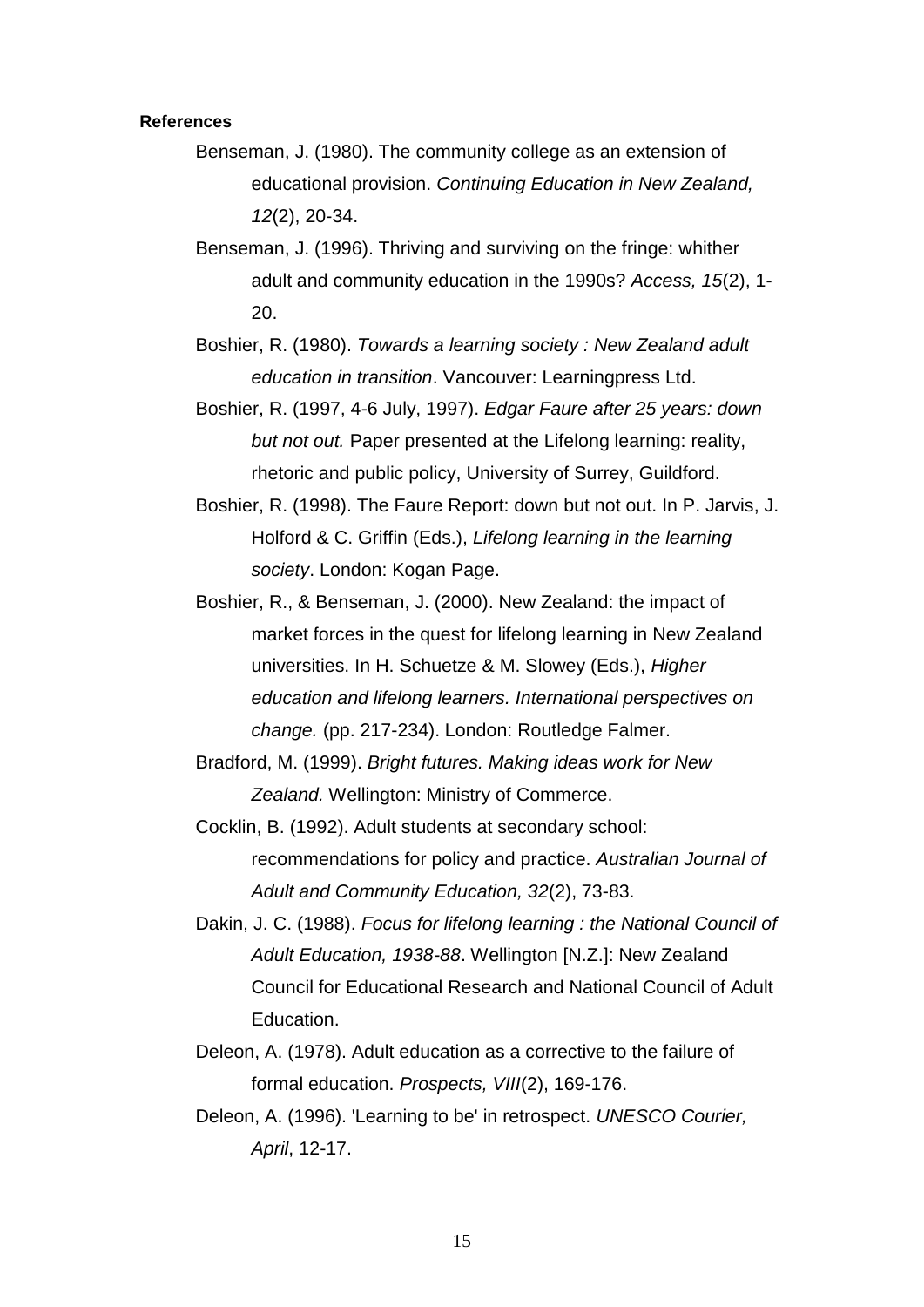- Department of Education. (1989). *Learning for Life: Two. Education and training beyond the age of fifteen*. Wellington: Government Printer.
- Faure, E., Herrera, F., Kaddowa, A., Lopes, H., Petrovsky, A., Rahnema, M., et al. (1972). *Learning to be: The world of education today and tomorrow*. Paris: UNESCO/Harrap.
- Field, J. (2000). *Lifelong learning and the new educational order*. Stoke on Trent: Trentham Books.
- Findsen, B. (2001). A road travelled too far?: a case study of the restructuring of university adult and continuing education. *Studies in Continuing Education, 23*(1), 71-94.
- Freire, P. (1971). *Pedagogy of the oppressed*. New York: Herder & Herder.
- Glen, J. M. (1996). *Highlander : no ordinary school* (2nd ed.). Knoxville: University of Tennessee Press.
- Goodman, P. (1964). *Compulsory miseducation*. New York: Horizon Press.
- Haines, N. (1974). *New Zealand's educational development conference : a window on the future of continuing education*. Canberra: Centre for Continuing Education Australian National University.
- Harre-Hindmarsh, J. (1993). Community and continuing education in 1992: trends and issues. In H. Manson (Ed.), *New Zealand Annual Review of Education* (pp. 179-204). Wellington: Victoria University of Wellington.
- Holt, J. (1977). *Instead of education*. Harmondsworth: Penguin.
- Husen, T. (1974). *The learning society*. London: Methuen.
- Hutchins, R. (1968). *The learning society*. Harmondsworth: Penguin.
- Illich, I. (1971). *Deschooling society*. New York: Harper & Row.
- Illich, I. (1973). *After deschooling, What?* London: Writers & Readers Cooperative.
- Kelsey, J. (1995). *The New Zealand experiment. A world model for structural adjustment?* Auckland: Auckland University Press.
- Knapper, C., & Cropley, A. (2000). *Lifelong learning and higher education*. London: Kogan Page.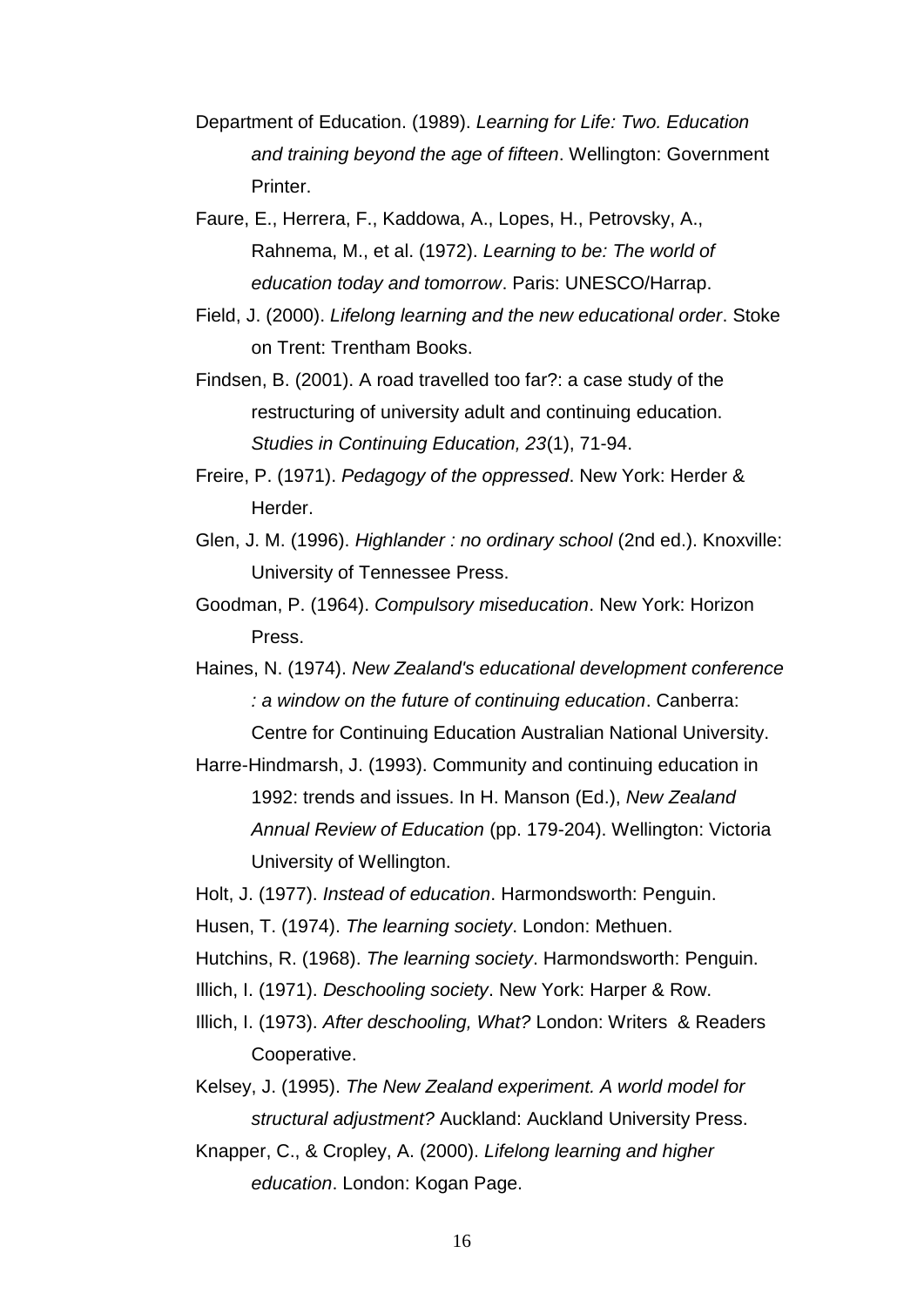Kozol, J. (1980). *Prisoners of silence : breaking the bonds of adult illiteracy in the United States*. New York: Continuum.

Lifelong Learning Taskforce. (1985). *Action for learning and equity: Opportunities for change - a report to the Minister of Education from the National Council of Adult Education*. Wellington: NCAE.

Methven, P., & Hansen, J. (1997). Half a revolution: a brief survey of lifelong learning in New Zealand. In M. J. Hatton (Ed.), *Lifelong learning. Policies, practices and programs*. Toronto: APEC Publications.

Mulenga, D. (2001). Mwalimu: Julius Nyrere's contribution to education. *Convergence, XXXIV*(1), 17-41.

Ohliger, J. (1974). Is lifelong education a guarantee of permanent inadequacy? *Convergence, 7*(2), 47-58.

Paterson, A. (Ed.). (1984). *Garrett on education. A selection of writings of Denny Garrett*. Wellington: Tutor Publications.

Quie, A. (1972). The challenge of lifelong learning. *Adult Leadership, 21*(6), 182-184, 208-210.

Reimer, E. (1971). *School is dead*. Auckland: Harmondsworth.

Rubenson, K. (1997). *Adult education and training: the poor cousin. An analysis of reviews of national policies for education. Paper prepared for the Educational Committee of OECD.* Vancouver: University of British Columbia and Linkoping University.

Shallcrass, J. C. (1987). *He tangata*. Wellington: Dept. of Education.

Simmonds, E. c. (1972). *Lifelong education. Report of a committee of the New Zealand National Commission for UNESCO*. Wellington: UNESCO.

Tight, M. (1996). *Key concepts in adult education and training*. London: Routledge.

Tobias, R. (1990). Adult education in Aotearoa New Zealand - a critical analysis of policy changes, 1984-1990. *Unpublished article*.

Tobias, R. (2000). Globalisation, democray and adult learning: the impact of neoliberalism on the 'curriculum' of adult education in one city in New Zealand Aotearoa: Unpublished paper.

Toffler, A. (1970). *Future shock*. New York: Random House.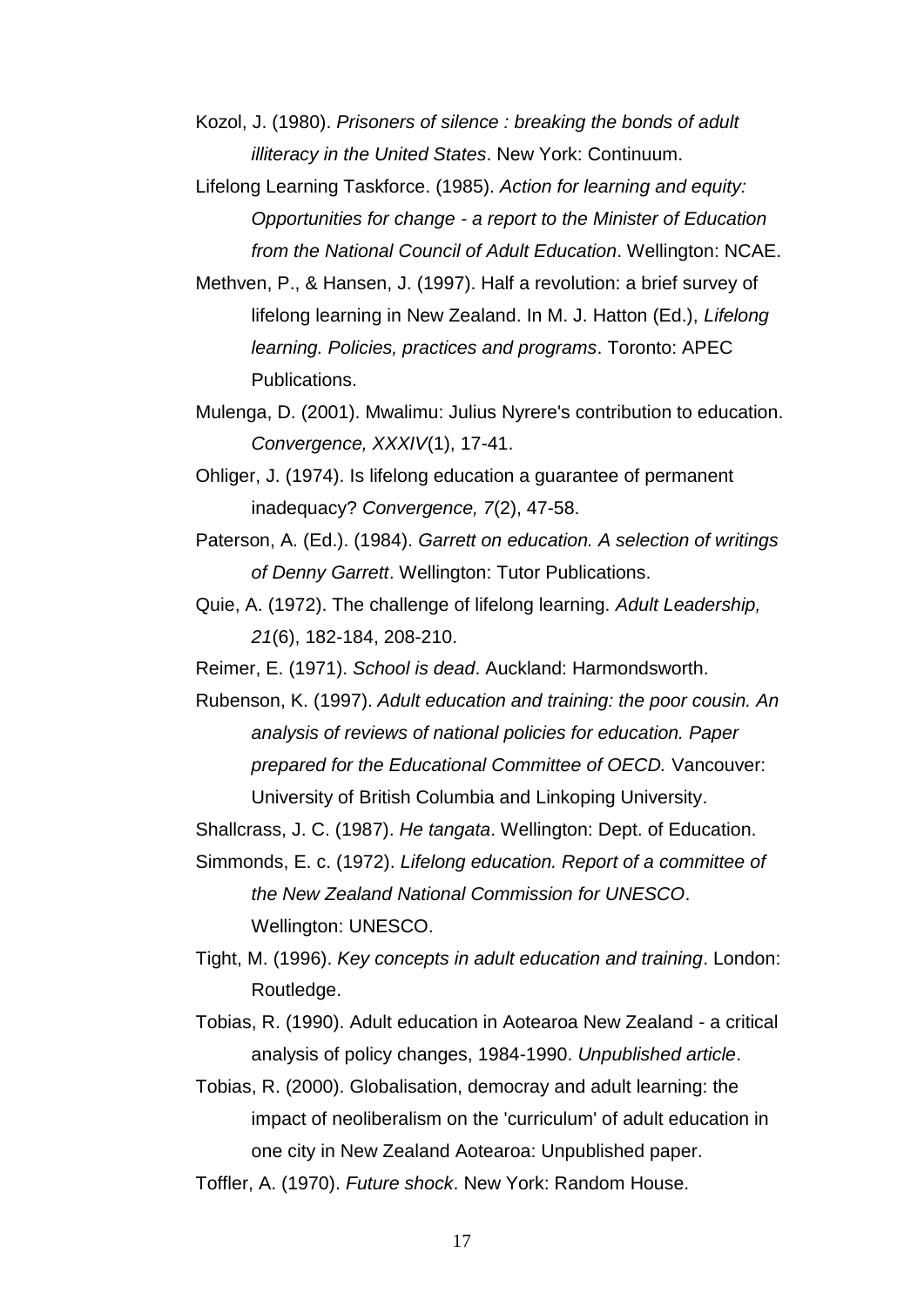- UNESCO. (1976). *Report of the Nineteenth General Assembly, Nairobi, Kenya*. Paris: UNESCO.
- Wain, K. (1987). *Philosophy of lifelong education*. London ; Wolfeboro, N.H.: Croom Helm.
- Wain, K. (2001). Lifelong learning: small adjustment or paradigm shift? In D. Aspin, Chapman, J., Halton, M. & Sawamo, Y. (Ed.), *International handbook of lifelong learning*. London: Kluwer.